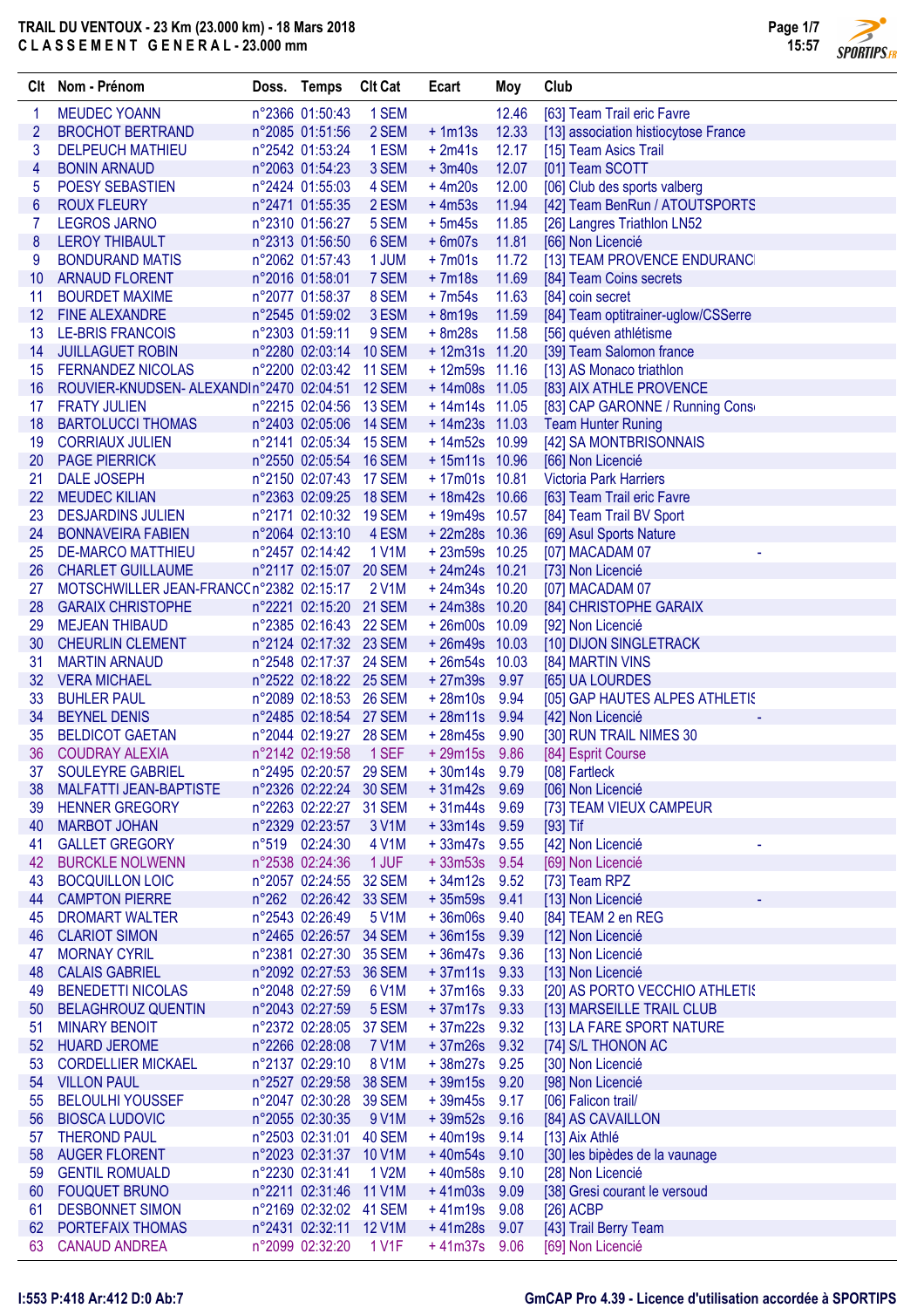

 $\overline{\phantom{a}}$ **SPORTIPS.FR** 

|          | Clt Nom - Prénom                                 | Doss. Temps |                                           | <b>Clt Cat</b>                 | Ecart                          | Moy          | Club                                     |
|----------|--------------------------------------------------|-------------|-------------------------------------------|--------------------------------|--------------------------------|--------------|------------------------------------------|
| 64       | <b>FERNANDES JOAQUIM</b>                         |             | n°2297 02:33:42                           | 2 V2M                          | $+42m59s$                      | 8.98         | [84] Non Licencié                        |
| 65       | <b>CHAPE REMI</b>                                |             | n°2115 02:33:43 42 SEM                    |                                | $+43m00s$                      | 8.98         | [13] SLC Martigues                       |
| 66       | <b>GUIRALD GILLES</b>                            |             | n°2257 02:34:17 43 SEM                    |                                | $+43m34s$                      | 8.95         | [13] LA FARE SPORT NATURE                |
| 67       | <b>CHAMOULAUD David</b>                          |             | n°2236 02:34:38 44 SEM                    |                                | $+43m55s$                      | 8.93         | [69] DECINES MEYZIEU ATHLETISM           |
| 68       | <b>LAURETTE FABIEN</b>                           |             | n°2299 02:34:40                           | 13 V1M                         | $+43m57s$                      | 8.92         | [75] ASC BNP PARIBAS PARIS               |
|          | <b>DNS LA-MARCA CEDRIC</b>                       |             | n°2286 02:35:30 45 SEM                    |                                | $+44m47s$                      | 8.87         | [13] LA FARE SPORT NATURE                |
| 70       | <b>TOQUEBIOL MATHIEU</b>                         |             | n°2549 02:35:52 46 SEM                    |                                | $+45m09s$                      | 8.85         | [66] RIBERAL AC                          |
| 71       | <b>DURR GUILLAUME</b>                            |             | n°2183 02:36:16 47 SEM                    |                                | $+45m34s$                      | 8.83         | [04] Non Licencié                        |
| 72       | <b>MASURIER PASCAL</b>                           |             | n°2348 02:36:26                           | 3 V2M                          | $+45m44s$                      | 8.82         | [95] L ISLE ADAM AC                      |
| 73       | <b>GUILLET PIERRE</b>                            |             | n°2256 02:37:10                           | 2 JUM                          | $+46m27s$                      | 8.78         | [84] SCAP Montélimar                     |
| 74       | <b>MORENT ADRIEN</b>                             |             | n°2380 02:37:50 48 SEM                    |                                | $+47m07s$                      | 8.74         | [26] CLUB 26 ALLAN                       |
| 75       | <b>OUVRIE CYRIL</b>                              |             | n°2392 02:37:54 14 V1M                    |                                | $+47m12s$                      | 8.74         | [84] Trail Vaucluse                      |
| 76       | <b>FLEURY JONATHAN</b>                           |             | n°2206 02:37:58 49 SEM                    |                                | $+47m15s$                      | 8.74         | [04] Non Licencié                        |
| 77       | <b>INGRAO BRUNO</b>                              |             | n°2269 02:38:29                           | 4 V2M                          | $+47m46s$                      | 8.71         | [42] Team ben run                        |
| 78       | <b>CAMPOURCY ROMAIN</b>                          |             | n°2095 02:38:39<br>n°2270 02:39:21        | <b>50 SEM</b><br><b>51 SEM</b> | $+47m56s$<br>$+48m38s$         | 8.70<br>8.66 | [69] So Trail Lyon<br>[73] Non Licencié  |
| 79<br>80 | <b>ISNARDI GREGORY</b><br><b>SOUVRAS VINCENT</b> |             | n°2496 02:40:13 15 V1M                    |                                | $+49m31s$ 8.61                 |              |                                          |
| 81       | <b>WINLING VINCENT</b>                           |             | n°2534 02:40:44 16 V1M                    |                                | $+50m01s$                      | 8.59         | [26] CLUB 26 ALLAN<br>[84] Non Licencié  |
| 82       | <b>AUCLIN FRANCK</b>                             |             | n°2020 02:40:57 17 V1M                    |                                | $+50m14s$                      | 8.57         | [41] AS FLEURY LES AUBRAIS SAR           |
| 83       | <b>LANCRY CHRISTOPHE</b>                         |             | n°2290 02:40:58 18 V1M                    |                                | $+50m15s$                      | 8.57         | [30] COURIR A CAISSARGUES                |
| 84       | <b>PLANAS GILLES</b>                             |             | n°2421 02:41:33 52 SEM                    |                                | $+50m50s$                      | 8.54         | [66] vigatanes                           |
| 85       | <b>GARCIA MATHIEU</b>                            |             | n°2223 02:41:35 53 SEM                    |                                | $+50m52s$                      | 8.54         | [26] AC BOURG-ST-ANDEOL PIERR            |
| 86       | <b>BRUYERE PAULINE</b>                           |             | n°2087 02:41:41                           | 2 SEF                          | $+50m58s$                      | 8.54         | [42] TEAM BEN RUN LA FOULEE FC           |
| 87       | <b>PIERRE MICHEL</b>                             |             | n°2416 02:41:46                           | 1 V3M                          | $+51m04s$                      | 8.53         | [21] BEAUNE TRIATHLON                    |
| 88       | <b>RICHY MICHAEL</b>                             |             | n°2453 02:41:49                           | <b>54 SEM</b>                  | $+51m06s$                      | 8.53         | [84] Wild team triathlon                 |
| 89       | <b>JOUAN NICOLAS</b>                             |             | n°2279 02:41:50 55 SEM                    |                                | $+51m07s$                      | 8.53         | [01] Non Licencié                        |
| 90       | <b>FOUQUET AURELIEN</b>                          |             | n°2210 02:42:39 19 V1M                    |                                | $+51m56s$                      | 8.49         | [69] DECINES MEYZIEU ATHLETISN           |
| 91       | <b>CAMPOURCY OLIVIER</b>                         |             | n°2259 02:43:06                           | 5 V2M                          | $+52m23s$                      | 8.46         | [84] Non Licencié                        |
| 92       | <b>BOURDIER BENOIT</b>                           |             | n°2075 02:43:08                           | <b>56 SEM</b>                  | $+52m25s$                      | 8.46         | [78] RUNNING ET MARATHON DE E            |
| 93       | <b>FIARD PIERRE-HENRY</b>                        |             | n°2203 02:43:43                           | 6 V2M                          | $+53m00s$                      | 8.43         | [26] Non Licencié                        |
| 94       | <b>RAZAC CAMILLE</b>                             |             | n°2443 02:43:45                           | <b>57 SEM</b>                  | $+53m02s$                      | 8.43         | [84] Non Licencié                        |
| 95       | <b>LEJARD KEVIN</b>                              |             | n°2311 02:43:53 58 SEM                    |                                | $+53m10s$                      | 8.42         | [13] LA FARE SPORT NATURE                |
| 96       | <b>GOMEZ-FLORES ELMER</b>                        |             | n°2238 02:44:18 20 V1M                    |                                | $+53m35s$                      | 8.40         | [13] Non Licencié                        |
| 97       | <b>CATANY VINCENT</b>                            |             | n°2106 02:44:42 59 SEM                    |                                | $+54m00s$                      | 8.38         | [38] Non Licencié                        |
| 98       | <b>VILLECHENON ROMAIN</b>                        |             | n°2526 02:44:43 60 SEM                    |                                | $+54m00s$                      | 8.38         | [92] Non Licencié                        |
| 99       | <b>UGHETTO JUSTINE</b>                           |             | n°2511 02:45:17                           | 3 SEF                          | $+54m34s$                      | 8.35         | [84] Non Licencié                        |
|          | 100 SAUVE ERIC                                   |             | n°2482 02:45:19                           | 7 V2M                          |                                |              | + 54m36s 8.35 [13] Non Licencié          |
| 101      | <b>GUILLAUMOND THOMAS</b>                        |             | n°2253 02:45:25 61 SEM                    |                                | $+54m43s$ 8.34                 |              | [43] Non Licencié                        |
|          | 102 MARCEL EMILE                                 |             | n°2330 02:45:54 62 SEM                    |                                | $+55m12s$ 8.32                 |              | [26] Non Licencié                        |
|          | 103 LE-BOURNOT YANNICK                           |             | n°2301 02:47:01                           | 8 V2M                          | $+56m19s$                      | 8.26         | [13] LA FARE SPORT NATURE                |
|          | 104 ZATOURIAN THIERRY<br>105 LOHEAS DAMIEN       |             | n°2536 02:47:02<br>n°2317 02:47:40 63 SEM | 9 V2M                          | +56m19s 8.26<br>$+56m57s$ 8.23 |              | [26] sports et loisirs porte les valence |
| 106      | <b>DELHOMME JIMMY</b>                            |             | n°2164 02:47:48                           | 64 SEM                         | $+57m05s$                      | 8.22         | [13] Non Licencié<br>[34] Non Licencié   |
| 107      | <b>GAILLARD GAEL</b>                             |             | n°2218 02:47:48 65 SEM                    |                                | $+57m05s$                      | 8.22         | [75] Non Licencié                        |
| 108      | <b>LAUENSTEIN SANDRA</b>                         |             | n°2296 02:47:53                           | 4 SEF                          | $+57m11s$                      | 8.22         | Non Licencié                             |
| 109      | <b>CHAUFFARD ELSA</b>                            |             | n°2292 02:47:56                           | 5 SEF                          | $+57m13s$                      | 8.22         | [84] ASPTT CARPENTRAS                    |
|          | 110 CLERC XAVIER                                 |             | n°2129 02:48:10 21 V1M                    |                                | $+57m27s$                      | 8.21         | [74] TEAM VIEUX CAMPEUR                  |
| 111      | <b>DE-ZORDI ALEXANDRE</b>                        |             | n°2541 02:48:43 22 V1M                    |                                | $+58m01s$                      | 8.18         | [84] AOC VENTOUX                         |
|          | 112 MAYOT OLIVIER                                |             | n°2355 02:49:07 66 SEM                    |                                | $+58m25s$                      | 8.16         | [30] ATHLETISME ET COURSE NAT            |
| 113      | <b>RICHARD GERALDINE</b>                         |             | n°2452 02:49:21                           | 2 V1F                          | $+58m38s$                      | 8.15         | [84] Non Licencié                        |
|          | 114 JACQUET FRANCOIS                             |             | n°2271 02:49:51 67 SEM                    |                                | $+59m08s$                      | 8.13         | Non Licencié                             |
|          | 115 MENEGOZ MATHIAS                              |             | n°2360 02:50:01 68 SEM                    |                                | $+59m19s$                      | 8.12         | [26] MACADAM 07                          |
| 116      | <b>MELISSAS MAXIMILIEN</b>                       |             | n°2358 02:50:25 69 SEM                    |                                | $+59m42s$ 8.10                 |              | [01] Non Licencié                        |
|          | 117 BOUTTEAUX XAVIER                             |             | n°2079 02:50:33 70 SEM                    |                                | $+59m50s$                      | 8.09         | [52] Le Tas De Cons                      |
|          | 118 HATTE FRANCOIS                               |             | n°2261 02:50:57 71 SEM                    |                                | + 1h00m14 8.07                 |              | [69] Non Licencié                        |
|          | 119 SALAS PHILIPPE                               |             | n°2479 02:50:57 23 V1M                    |                                | $+1h00m14$ 8.07                |              | [84] Non Licencié                        |
|          | 120 NICOLAÏ GUILLAUME                            |             | n°2387 02:51:23 72 SEM                    |                                | + 1h00m40 8.05                 |              | [13] Non Licencié                        |
|          | 121 CIOBACA MRIUS-LUCIAN                         |             | n°2540 02:51:37 73 SEM                    |                                | + 1h00m55 8.04                 |              | [84] TEAM 2 en REG                       |
|          | 122 AUBERT FLORIAN                               |             | n°2019 02:51:57 74 SEM                    |                                | $+1h01m158.03$                 |              | [84] Non Licencié                        |
|          | 123 GRANOUX CHRISTOPHE                           |             | n°2244 02:52:16 24 V1M                    |                                | $+1h01m348.01$                 |              | [84] Non Licencié                        |
|          | 124 PACCHIANA SEBASTIEN                          |             | n°2393 02:52:23 75 SEM                    |                                | $+1h01m418.01$                 |              | [84] ASPTT Carpentras                    |
| 125      | <b>BAVILLE HUGO</b>                              |             | n°2040 02:52:51 76 SEM                    |                                | + 1h02m09 7.98                 |              | [75] Non Licencié                        |
|          | 126 PLASSE ANGELIQUE                             |             | n°2422 02:52:54                           | 6 SEF                          | + 1h02m11 7.98                 |              | [69] TEAM VIEUX CAMPEUR                  |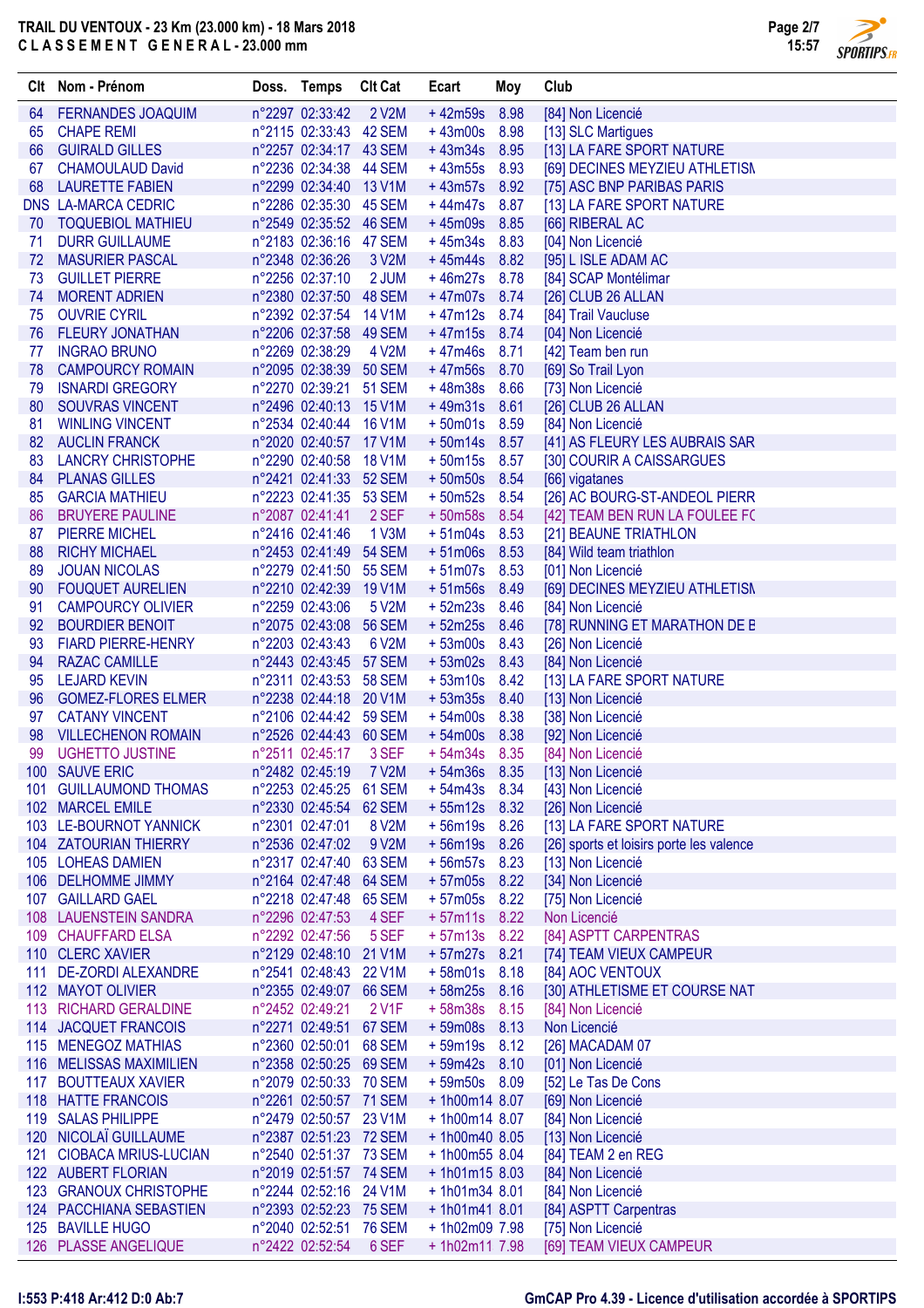

**SPORTIPS.FR** 

|     | Clt Nom - Prénom                      | Doss. Temps                                      | <b>Clt Cat</b> | Ecart                             | Moy | Club                                       |
|-----|---------------------------------------|--------------------------------------------------|----------------|-----------------------------------|-----|--------------------------------------------|
|     | 127 CANAS MANUEL                      | n°2098 02:52:59 25 V1M                           |                | +1h02m16 7.98                     |     | [84] Non Licencié                          |
|     | 128 KERLEAU GREGOIRE                  | n°2282 02:53:07 77 SEM                           |                | + 1h02m24 7.97                    |     | [60] UA SOCIETE GENERALE                   |
|     | 129 DAVID SEBASTIEN                   | n°2152 02:53:12 78 SEM                           |                | +1h02m30 7.97                     |     | [34] Non Licencié                          |
|     | 130 MAYEUX FLORENT                    | n°2354 02:53:33 79 SEM                           |                | + 1h02m50 7.95                    |     | [13] Non Licencié                          |
|     | 131 ANIEL VALENTIN                    | n°2014 02:53:36 80 SEM                           |                | + 1h02m53 7.95                    |     | [75] Non Licencié                          |
|     | 132 BELDICOT SYLVAIN                  | n°2045 02:54:02 10 V2M                           |                | + 1h03m20 7.93                    |     | [30] ASSP VERGEZE                          |
|     | 133 ALMOYNER MATTHIEU                 | n°2012 02:54:09 81 SEM                           |                | + 1h03m26 7.92                    |     | [59] team Kiné RPZ                         |
|     | 134 VALLOTTON FRANCOIS                | n°2513 02:54:09                                  | 2 V3M          | + 1h03m26 7.92                    |     | [01] TsiFran                               |
|     | 135 PERNOT CELINE                     | n°2408 02:54:26                                  | 3 V1F          | $+ 1h03m447.91$                   |     | [38] Non Licencié                          |
|     | 136 BAYLE JEAN-MICHEL                 | n°2041 02:54:27 26 V1M                           |                | $+ 1h03m447.91$                   |     | [04] Team Ceramiq - Hoka                   |
|     | 137 BIGONVILLE FRANCOIS               | n°2054 02:54:55 82 SEM                           |                | + 1h04m12 7.89                    |     | [06] Non Licencié                          |
|     | 138 PICHOT OLIVIER                    | n°2413 02:55:30 27 V1M                           |                | + 1h04m47 7.86                    |     | [28] Non Licencié                          |
|     | 139 CHAPUIS JEAN-CHARLES              | n°2116 02:55:34 28 V1M                           |                | + 1h04m52 7.86                    |     | [69] Non Licencié                          |
|     | 140 FOURCADE ARNAUD                   | n°2212 02:56:02 29 V1M                           |                | + 1h05m20 7.84                    |     | [95] L ISLE ADAM AC                        |
|     | 141 LASSERRE AURELIEN                 | n°2294 02:56:13 83 SEM                           |                | $+1h05m307.83$                    |     | [07] Non Licencié                          |
|     | 142 ROCHE THIERRY                     | n°2463 02:56:19 11 V2M                           |                | $+1h05m367.83$                    |     | [07] MACADAM 07                            |
|     | 143 GUEUGNON BENOIT                   | n°2251 02:57:54 84 SEM                           |                | $+1h07m117.76$                    |     | [75] Non Licencié                          |
|     | 144 PREVOT ALEXANDRE                  | n°2435 02:58:08 85 SEM                           |                | + 1h07m26 7.75                    |     | [26] club Allan 26                         |
| 145 | <b>CHABAUD AIMON</b>                  | n°2111 02:58:25 30 V1M                           |                | $+1h07m437.73$                    |     | [84] Non Licencié                          |
|     | 146 MILIOTO DAVID                     | n°2370 02:58:32 31 V1M                           |                | + 1h07m49 7.73                    |     | [84] combes et cretes beaumes de ve        |
| 147 | <b>DALMAGRO NICOLAS</b>               | n°367 02:58:42 86 SEM                            |                | +1h08m00 7.72                     |     | [69] Non Licencié                          |
| 148 | <b>LAVERDANT ALEXIS</b>               | n°2300 02:59:01 87 SEM                           |                | +1h08m18 7.71                     |     | [75] OA C EST L ENSTA                      |
|     | 149 PETIT CHARLINE                    | n°2410 02:59:05                                  | 7 SEF          | +1h08m22 7.71                     |     | [63] foulees mezelloises                   |
|     | <b>150 MARTORELL MATHIEU</b>          | n°2345 02:59:15                                  | <b>88 SEM</b>  | +1h08m32 7.70                     |     | [34] Non Licencié                          |
|     | 151 OSORIO MIGUEL<br>152 MASSA CECILE | n°2097 02:59:23 89 SEM<br>n°2347 02:59:34        | 4 V1F          | + 1h08m40 7.69                    |     | Non Licencié                               |
|     | <b>153 GASTON YANNICK</b>             | n°2228 02:59:34 90 SEM                           |                | + 1h08m51 7.69<br>+1h08m51 7.69   |     | [84] LES MOLLETS PETILLANTS                |
|     | 154 NAUDET SEBASTIEN                  | n°2384 03:00:01 32 V1M                           |                | +1h09m18 7.67                     |     | [12] OTB 12<br>[30] CSAG30 Gend s Trailers |
| 155 | <b>BOIZOT NICOLAS</b>                 | n°2060 03:00:04                                  | 33 V1M         | + 1h09m21 7.66                    |     | [69] Non Licencié                          |
|     | 156 GARREAU JEROME                    | n°2224 03:00:44 91 SEM                           |                | $+1h10m017.64$                    |     | [13] Non Licencié                          |
|     | <b>157 MARTIN FRANCOIS</b>            | n°2339 03:01:48                                  | 34 V1M         | $+1h11m05$ 7.59                   |     | [13] ARLES ATHLETISME                      |
|     | 158 SENE ARNAUD                       | n°2013 03:01:58 35 V1M                           |                | $+1h11m167.58$                    |     | [26] Non Licencié                          |
|     | 159 CLEMEN FLORIE                     | n°2333 03:02:29                                  | 8 SEF          | $+1h11m477.56$                    |     | Non Licencié                               |
|     | 160 DARMET VERONIQUE                  | n°2151 03:02:49                                  | 9 SEF          | + 1h12m07 7.55                    |     | $[26]$ Tgd                                 |
| 161 | <b>MAZARD THIERRY</b>                 | n°2356 03:03:48                                  | 36 V1M         | $+1h13m06$ 7.51                   |     | [26] Non Licencié                          |
|     | <b>162 BOUR PATRICK</b>               | n°2073 03:04:04 37 V1M                           |                | $+1h13m217.50$                    |     | $[75]$ ESTP                                |
| 163 | <b>DE SARIAC Ronan</b>                | n°2371 03:04:55 38 V1M                           |                | $+1h14m127.46$                    |     | Non Licencié                               |
|     | 164 DELLA-RAGIONE DENIS               | n°2165 03:04:55 12 V2M                           |                | $+1h14m127.46$                    |     | [13] Team trail côte bleue                 |
|     | 165 DECES JEROME                      | n°2157 03:05:03 39 V1M                           |                | $+1h14m207.46$                    |     | [34] Non Licencié                          |
|     | 166 DELBREIL PASCAL                   | n°2162 03:05:21 13 V2M                           |                | $+1h14m38$ 7.45                   |     | [34] Non Licencié                          |
|     | 167 RIBIERE OLIVIER                   | n°2450 03:05:34 40 V1M                           |                | $+1h14m517.44$                    |     | [30] Non Licencié                          |
|     | 168 VELDIEU MATHILDE                  | n°1151 03:05:37 10 SEF                           |                | $+1h14m547.44$                    |     | [30] Non Licencié                          |
|     | 169 LE-DANVIC LOIC                    | n°2304 03:06:05 92 SEM                           |                | $+1h15m237.42$                    |     | [13] Non Licencié                          |
|     | 170 ALBARACINE RENAUD                 | n°2011 03:06:26 41 V1M                           |                | $+1h15m437.40$                    |     | [13] Tamahumara                            |
|     | 171 ABDELHADI NICOLAS                 | n°2002 03:06:37 93 SEM                           |                | $+1h15m547.40$                    |     | [30] Non Licencié                          |
|     | 172 FEASSON JULIEN                    | n°2199 03:06:39 42 V1M                           |                | $+1h15m567.39$                    |     | [69] DECINES MEYZIEU ATHLETISN             |
| 173 | <b>PARISSE ARNOLD</b>                 | n°2399 03:06:56 14 V2M                           |                | $+1h16m147.38$                    |     | [30] Non Licencié                          |
|     | 174 BARRAUD PHILIPPE                  | n°2033 03:07:09                                  | 3 V3M          | +1h16m26 7.37                     |     | [69] Non Licencié                          |
|     | 175 DUFOUR EMILIE                     | n°2177 03:07:19 11 SEF                           |                | +1h16m36 7.37                     |     | [59] S/L AC VILLENEUVE D ASCQ              |
|     | 176 PAGANO STEPHANE                   | n°2394 03:07:23 43 V1M                           |                | $+1h16m407.36$                    |     | [30] Courir a Caissargues                  |
|     | 177 CHARPENTIER JEAN                  | n°2119 03:07:31 15 V2M                           |                | $+1h16m48$ 7.36                   |     | [07] Non Licencié                          |
|     | 178 CHABRIER MARINE                   | n°2112 03:07:34 12 SEF                           |                | $+1h16m517.36$                    |     | [30] jog in nature Tavel                   |
|     | 179 PIERREDON LAETITIA                | n°2417 03:07:34 13 SEF                           |                | + 1h16m52 7.36                    |     | [30] Jog In Nature                         |
|     | 180 FOSCO CEDRIC<br>181 LEBEAU ELISE  | n°2209 03:08:02 44 V1M<br>n°2306 03:08:03 14 SEF |                | $+1h17m197.34$<br>$+1h17m21$ 7.34 |     | [13] Non Licencié                          |
|     | 182 GRAU YOHAN                        | n°2246 03:08:08 45 V1M                           |                | + 1h17m26 7.34                    |     | [63] RUN CFD<br>[30] courir a caissargues  |
|     | 183 CHARLEZ JEROME                    | n°2118 03:08:38 46 V1M                           |                | $+1h17m557.32$                    |     | [93] Non Licencié                          |
|     | 184 WEBER PASCALINE                   | n°2531 03:08:38                                  | 5 V1F          | + 1h17m56 7.32                    |     | [75] L Oreal Club                          |
|     | 185 MARTIN DIDIER                     | n°2337 03:09:25 16 V2M                           |                | + 1h18m42 7.29                    |     | [84] TEAM MT VENTOUX                       |
|     | 186 PREVOST GREGORY                   | n°2434 03:09:28 94 SEM                           |                | +1h18m46 7.28                     |     | [27] Non Licencié                          |
|     | 187 CHOISEL SEBASTIEN                 | n°2125 03:09:40 95 SEM                           |                | + 1h18m57 7.28                    |     | [13] Non Licencié                          |
|     | 188 BRUNIERE CHRISTOPHE               | n°2086 03:09:49 96 SEM                           |                | +1h19m06 7.27                     |     | [30] Non Licencié                          |
|     | 189 NICOLAÏ DIDIER                    | n°2388 03:09:49                                  | 4 V3M          | +1h19m06 7.27                     |     | [84] Non Licencié                          |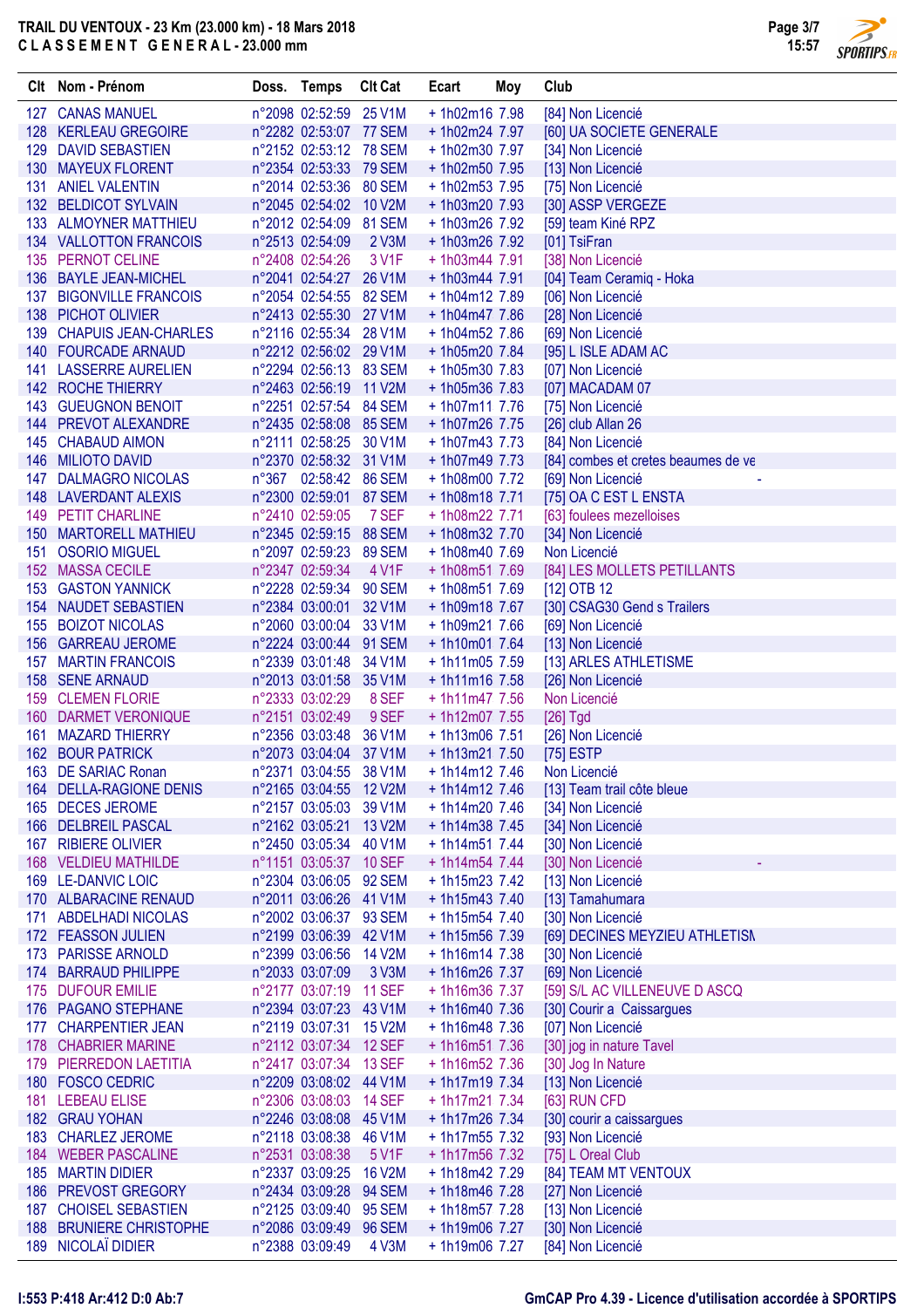

 $\overline{\phantom{a}}$ 

|     | Clt Nom - Prénom                                    | Doss. Temps                                       | <b>Clt Cat</b>     | Ecart                             | Moy | Club                                              |
|-----|-----------------------------------------------------|---------------------------------------------------|--------------------|-----------------------------------|-----|---------------------------------------------------|
|     | 190 BRISSON GREGOIRE                                | n°2084 03:09:54 47 V1M                            |                    | + 1h19m12 7.27                    |     | [26] ASCE Thales                                  |
|     | 191 CESTE ESTEBAN                                   | n°2110 03:09:56                                   | 3 JUM              | $+1h19m137.27$                    |     | [74] Les Basquettes Fumantes                      |
|     | 192 PICHOT MICHEL                                   | n°2414 03:10:01 17 V2M                            |                    | $+1h19m187.26$                    |     | [26] Non Licencié                                 |
|     | 193 PLAISANCE FLORIAN                               | n°2420 03:10:03 97 SEM                            |                    | + 1h19m20 7.26                    |     | [30] Non Licencié                                 |
|     | 194 GADIOT NICOLAS                                  | n°2217 03:10:09 48 V1M                            |                    | +1h19m26 7.26                     |     | [13] SPRINTER CLUB ARLESIEN                       |
|     | 195 PARRINELLO BRUNO                                | n°2400 03:10:16 49 V1M                            |                    | $+1h19m337.25$                    |     | [30] COURIR A CAISSARGUES                         |
|     | 196 IMBERT FABIEN                                   | n°2268 03:10:44 98 SEM                            |                    | +1h20m02 7.24                     |     | [30] Non Licencié                                 |
|     | 197 PELLIZZARO ANTHONY                              | n°2407 03:10:45 99 SEM                            |                    | $+1h20m03$ 7.23                   |     | [83] Trail athlitude de cuers                     |
|     | 198 VANDENBERGHE KIRSTEN                            | n°2515 03:10:53 15 SEF                            |                    | $+1h20m107.23$                    |     | [13] Speedy Club de Provence                      |
|     | 199 CORONADO THIERRY                                | n°2138 03:11:01 18 V2M                            | 6 V <sub>1</sub> F | + 1h20m19 7.22                    |     | [13] TRAIL CLUB DES FOUS                          |
|     | 200 REYNAUD SANDRA<br>201 CIESIELSKI LAURENT        | n°2448 03:11:02<br>n°2128 03:11:05 50 V1M         |                    | + 1h20m19 7.22<br>+ 1h20m22 7.22  |     | [84] LA FOULEE ROMAINE<br>[83] TC OLLIOULES       |
|     | 202 BEAUMONT GAELLE                                 | n°2042 03:11:07 16 SEF                            |                    | + 1h20m24 7.22                    |     | [84] Non Licencié                                 |
|     | 203 LASFARGUES REMI                                 | n°2293 03:11:10 100 SEM                           |                    | + 1h20m28 7.22                    |     | $[13]$ VO3Max                                     |
|     | 204 BOUDET ANTOINE                                  | n°2069 03:11:14 51 V1M                            |                    | $+1h20m317.22$                    |     | [84] Trail Berry Team                             |
|     | 205 BOISSIN CORINNE                                 | n°2059 03:11:28                                   | 1 V2F              | $+1h20m45$ 7.21                   |     | [26] Non Licencié                                 |
|     | 206 BONNEAUD JULIEN                                 | n°2066 03:11:35 101 SEM                           |                    | + 1h20m52 7.20                    |     | [69] Non Licencié                                 |
|     | 207 BIRAN FLORENT                                   | n°2056 03:11:35 52 V1M                            |                    | + 1h20m52 7.20                    |     | [91] Non Licencié                                 |
|     | 208 SOLLIER SERGE                                   | n°2494 03:11:45 53 V1M                            |                    | $+1h21m03$ 7.20                   |     | [84] SORGUES ATHLE 84                             |
|     | 209 CAILLET NICOLAS                                 | n°2091 03:12:09 54 V1M                            |                    | $+1h21m277.18$                    |     | [13] La Fare Sport Nature                         |
|     | 210 ROUARD OLIVIER                                  | n°2466 03:12:19 55 V1M                            |                    | $+1h21m367.18$                    |     | [84] Forza Italia                                 |
|     | 211 SILVESTRE DAVID                                 | n°2491 03:12:22 56 V1M                            |                    | $+1h21m397.17$                    |     | [84] Non Licencié                                 |
|     | 212 RICCI CATHERINE                                 | n°2451 03:12:49                                   | 2 V <sub>2</sub> F | $+ 1h22m06$ 7.16                  |     | [84] Non Licencié                                 |
|     | 213 HEROGUER HUBERT                                 | n°2265 03:12:49 19 V2M                            |                    | $+1h22m06$ 7.16                   |     | [45] AS FLEURY LES AUBRAIS SAR                    |
|     | 214 GASPARINI FABIEN                                | n°2227 03:12:53 102 SEM                           |                    | $+1h22m107.15$                    |     | [94] Non Licencié                                 |
|     | 215 GEOFFROY REMI                                   | n°2231 03:12:53 103 SEM                           |                    | $+1h22m117.15$                    |     | [84] Non Licencié                                 |
|     | 216 ADAM JEAN-FRANCOIS                              | n°2006 03:13:01 20 V2M                            |                    | $+1h22m18$ 7.15                   |     | [30] Non Licencié                                 |
|     | 217 KOKORINA YANA                                   | n°2285 03:13:17                                   | 3 V <sub>2</sub> F | $+ 1h22m34 7.14$                  |     | [13] MARSEILLE TRAIL CLUB                         |
|     | 218 TURQUAY NICOLAS                                 | n°2510 03:13:21 104 SEM                           |                    | $+ 1h22m39$ 7.14                  |     | [84] Les Mollets Pétillants                       |
|     | 219 CASTINEIRA NICOLAS<br>220 KINTZ MICKAEL         | n°2105 03:13:25 105 SEM<br>n°2284 03:13:28 57 V1M |                    | $+1h22m42$ 7.14<br>$+1h22m467.13$ |     | [84] Team Hunter                                  |
| 221 | <b>BACAVE LOIC</b>                                  | n°2026 03:13:34 58 V1M                            |                    | $+1h22m517.13$                    |     | [26] Sarras Trail<br>[13] Non Licencié            |
|     | 222 DA-COSTA CHRISTOPHE                             | n°2149 03:13:52 59 V1M                            |                    | $+1h23m09$ 7.12                   |     | [84] Non Licencié                                 |
|     | 223 FASOGLIO LUIGI                                  | n°2195 03:14:19                                   | 5 V3M              | $+1h23m367.10$                    |     | [13] Non Licencié                                 |
|     | 224 FANTERIA CLEMENT                                | n°2192 03:14:38 106 SEM                           |                    | + 1h23m55 7.09                    |     | [69] Non Licencié                                 |
|     | 225 BASTIDE GERALD                                  | n°2037 03:15:42 60 V1M                            |                    | $+ 1h24m597.05$                   |     | [30] Courir à Caissargues                         |
|     | 226 DELEPINE MANUELA                                | n°2163 03:16:23 17 SEF                            |                    | + 1h25m40 7.03                    |     | [75] Team Tonus                                   |
|     | 227 ADE BENJAMIN                                    | n°2009 03:16:31 61 V1M                            |                    | + 1h25m48 7.02                    |     | $[13]$ KEOPS                                      |
|     | 228 POIROT-DELPECH OCTAVE                           | n°2425 03:16:44 107 SEM                           |                    | $+1h26m02$ 7.01                   |     | [75] Non Licencié                                 |
|     | 229 GEORGES ADRIEN                                  | n°2232 03:17:38 108 SEM                           |                    | + 1h26m55 6.98                    |     | [88] Non Licencié                                 |
|     | 230 VELUIRE PIERRE                                  | n°2521 03:17:43 21 V2M                            |                    | $+1h27m00$ 6.98                   |     | [13] Non Licencié                                 |
|     | 231 HASSOLD FANNY                                   | n°2260 03:17:51 18 SEF                            |                    | $+ 1h27m096.98$                   |     | [13] AIX ATHLE PROVENCE                           |
|     | 232 THOULOUZE ANDRE                                 | n°2505 03:17:52 22 V2M                            |                    | + 1h27m09 6.97                    |     | [07] LE TEIL COURT                                |
|     | 233 MATEOSSIAN ERIC                                 | n°2349 03:18:19 23 V2M                            |                    | + 1h27m36 6.96                    |     | [91] Non Licencié                                 |
|     | 234 FONTIMPE FREDERIC<br>235 CHANTEUR HERVE         | n°2207 03:18:19 62 V1M<br>n°2114 03:19:14 63 V1M  |                    | + 1h27m36 6.96                    |     | [84] CAP BOLLENE                                  |
|     | 236 COMBES PHILIPPE                                 | n°2133 03:19:14 24 V2M                            |                    | $+1h28m316.93$<br>$+1h28m316.93$  |     | [69] Non Licencié<br>[13] ST-MARTIN-DE-CRAU ATHL. |
|     | 237 JAMBEAU ETIENNE                                 | n°2272 03:19:45 25 V2M                            |                    | $+1h29m036.91$                    |     | [92] Non Licencié                                 |
|     | 238 LONGUET PATRICE                                 | n°2319 03:20:00 64 V1M                            |                    | $+1h29m18$ 6.90                   |     | [95] L ISLE ADAM AC                               |
|     | 239 ROUSSEAUX FLORENT                               | n°2468 03:20:01 65 V1M                            |                    | +1h29m18 6.90                     |     | [51] CO CHAMPAGNE AA *                            |
|     | 240 MOREAU SARAH                                    | n°2376 03:20:08 19 SEF                            |                    | + 1h29m26 6.90                    |     | [21] ROUGEOT BEAUNE TRIATHLO                      |
|     | 241 CONTE-LAMUDE GEORGES                            | n°2135 03:20:09                                   | 6 V3M              | + 1h29m26 6.90                    |     | [13] SLC Team Trail Cote Bleue                    |
|     | 242 BEUVAIN SANDRINE                                | n°2053 03:20:10 20 SEF                            |                    | + 1h29m27 6.89                    |     | [60] Team Foules Nogent                           |
|     | 243 VAN HERRENEGHE CHRISTOPI n°2325 03:20:10 26 V2M |                                                   |                    | + 1h29m27 6.89                    |     | Non Licencié                                      |
|     | 244 DUMONT FABRICE                                  | n°2180 03:20:13 109 SEM                           |                    | + 1h29m30 6.89                    |     | [84] Non Licencié                                 |
|     | 245 CORRE MARIE-NOELLE                              | n°2140 03:21:18                                   | 4 V2F              | + 1h30m35 6.86                    |     | [84] Non Licencié                                 |
|     | 246 TRAPANI JOHAN                                   | n°2508 03:21:28 110 SEM                           |                    | $+1h30m466.85$                    |     | [83] TRAIL CLUB DES FOUS                          |
|     | 247 MARTINEZ ANGE                                   | n°2343 03:21:28 27 V2M                            |                    | +1h30m46 6.85                     |     | [83] trail club des fous                          |
|     | 248 LONGI JEAN-CLAUDE                               | n°2318 03:21:28 66 V1M                            |                    | $+1h30m466.85$                    |     | [13] TRAIL CLUB DES FOUS                          |
|     | 249 DEOM GUILLAUME                                  | n°2167 03:21:46 111 SEM                           |                    | $+1h31m046.84$                    |     | [06] Non Licencié                                 |
|     | 250 COUTA EMMANUELLE                                | n°2145 03:22:17 21 SEF                            |                    | $+1h31m356.82$                    |     | [84] Non Licencié                                 |
|     | 251 SALANSON ALEXANDRA<br>252 LE-BOZEC MIKAEL       | n°2478 03:22:20 22 SEF                            |                    | + 1h31m37 6.82                    |     | [84] Non Licencié                                 |
|     |                                                     | n°2302 03:23:20 67 V1M                            |                    | + 1h32m37 6.79                    |     | [30] ASCE Thales                                  |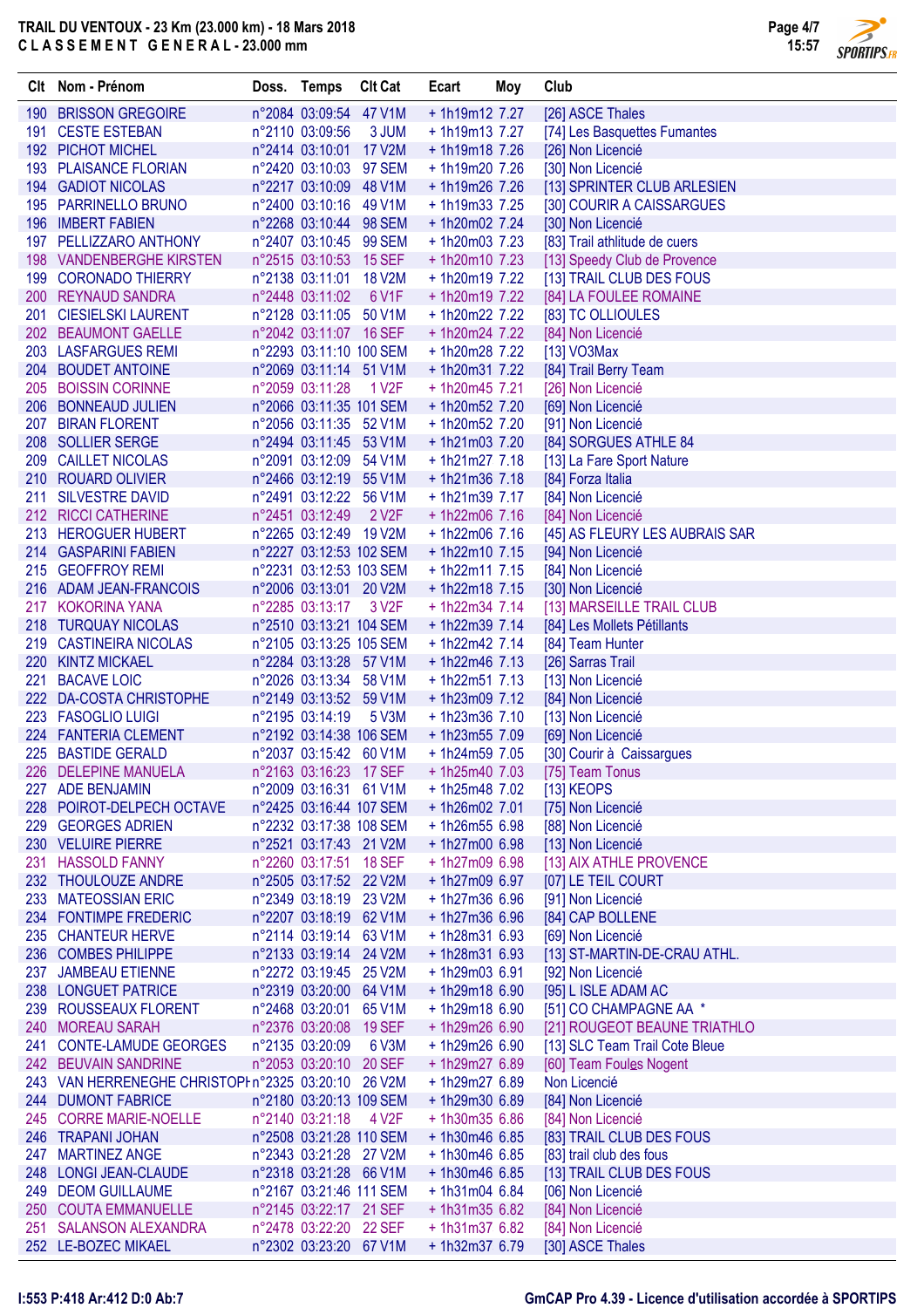

**SPORTIPS.FR** 

|     | Clt Nom - Prénom                            | Doss. Temps                                        | <b>Clt Cat</b> | Ecart                             | Moy | Club                                   |
|-----|---------------------------------------------|----------------------------------------------------|----------------|-----------------------------------|-----|----------------------------------------|
|     | 253 PLAINFOSSE GILLES                       | n°2324 03:23:33 68 V1M                             |                | + 1h32m51 6.78                    |     | [84] Non Licencié<br>٠                 |
|     | 254 DENIZOT MATHIEU                         | n°2166 03:23:44 112 SEM                            |                | + 1h33m01 6.77                    |     | [04] Mathieu Denizot                   |
|     | 255 GUILLEMAUT OLIVIER                      | n°2254 03:23:45 69 V1M                             |                | $+ 1h33m02 6.77$                  |     | [69] La foulée vourloise               |
|     | 256 ZARAGH MOHAMED                          | n°2535 03:24:12 113 SEM                            |                | + 1h33m29 6.76                    |     | [83] Non Licencié                      |
|     | 257 GINCOURT CYRIL                          | n°2234 03:24:17 70 V1M                             |                | $+1h33m356.76$                    |     | [83] Non Licencié                      |
|     | 258 SIDOLLE MICKAEL                         | n°2488 03:24:19 114 SEM                            |                | + 1h33m36 6.75                    |     | [84] Non Licencié                      |
|     | 259 HERAUD HERVE                            | n°2264 03:24:22 115 SEM                            |                | $+ 1h33m396.75$                   |     | [84] Non Licencié                      |
|     | 260 MALLET BRUNO                            | n°2327 03:24:58 28 V2M                             |                | $+1h34m156.73$                    |     | [51] CO CHAMPAGNE AA *                 |
|     | 261 GUILLEMINOT MARC                        | n°2255 03:25:05 116 SEM                            |                | + 1h34m22 6.73                    |     | [75] Non Licencié                      |
|     | 262 DAVID JOHANNA                           | n°2153 03:25:05 23 SEF                             |                | $+ 1h34m236.73$                   |     | [75] Non Licencié                      |
|     | 263 CORRAL JEAN-FRANCOIS                    | n°2139 03:25:21 29 V2M                             |                | + 1h34m38 6.72                    |     | [13] TEAM TRAIL COTE BLEUE             |
|     | 264 CHASSAGNON VALENTINE                    | n°2123 03:26:02 24 SEF                             |                | $+1h35m196.70$                    |     | [75] Non Licencié                      |
|     | 265 DALLANCOURT Christine                   | n°2229 03:26:13                                    | 7 V1F          | + 1h35m30 6.69                    |     | [04] Non Licencié                      |
|     | 266 SEGARD PASCAL<br>267 ROBERT REMY        | n°2484 03:26:18<br>n°2459 03:26:19 71 V1M          | <b>7 V3M</b>   | + 1h35m36 6.69<br>+ 1h35m36 6.69  |     | [59] Team Tonus<br>[92] Non Licencié   |
|     | 268 LEPOUTRE EDOUARD                        | n°2182 03:26:20 117 SEM                            |                | + 1h35m37 6.69                    |     | [59] Non Licencié                      |
| 269 | <b>CAUCHY FLAVIE</b>                        | n°2107 03:26:40 25 SEF                             |                | + 1h35m57 6.68                    |     | [69] team normal runner                |
|     | 270 TETU ANAIS                              | n°2502 03:26:58 26 SEF                             |                | + 1h36m16 6.67                    |     | [04] TER Forcalquier                   |
| 271 | <b>TARTROU ISABELLE</b>                     | n°2499 03:27:12 27 SEF                             |                | + 1h36m30 6.66                    |     | [45] AS FLEURY LES AUBRAIS SAR         |
|     | 272 DEFOING ANDRE                           | n°2159 03:27:36 30 V2M                             |                | $+1h36m546.65$                    |     | [08] US CHEMINOTS NOUVION SUF          |
| 273 | <b>ATZENI CATHY</b>                         | n°2018 03:27:37                                    | 5 V2F          | + 1h36m54 6.65                    |     | [13] CLES GARDANNE                     |
|     | 274 PIERRE PATRICK                          | n°2415 03:27:44 31 V2M                             |                | $+1h37m016.64$                    |     | [13] TTCB/SLC Martigues                |
| 275 | <b>CAMBON STEPHANE</b>                      | n°2094 03:28:02 72 V1M                             |                | $+1h37m206.63$                    |     | [34] Non Licencié                      |
|     | 276 MILLET EMILIE                           | n°2528 03:28:22 28 SEF                             |                | + 1h37m39 6.62                    |     | [84] Suez eau france                   |
|     | 277 MICHEL NINA                             | n°2367 03:28:22 29 SEF                             |                | $+ 1h37m406.62$                   |     | [13] AIX ATHLE PROVENCE                |
|     | 278 CIALDELLA GERALD                        | n°2127 03:28:57 73 V1M                             |                | $+1h38m146.60$                    |     | [60] Non Licencié                      |
|     | 279 MONTEIL OLIVIER                         | n°2411 03:29:01 74 V1M                             |                | +1h38m18 6.60                     |     | [78] Non Licencié                      |
|     | 280 BONNEAU OLIVIER                         | n°2065 03:29:20 118 SEM                            |                | + 1h38m37 6.59                    |     | [13] Non Licencié                      |
|     | 281 CAMUS-BABLON FLORENCE                   | n°2096 03:29:28                                    | 6 V2F          | + 1h38m45 6.59                    |     | [75] RCF ISSY AVI                      |
|     | 282 CONTI GEOFFREY                          | n°2136 03:29:46 119 SEM                            |                | + 1h39m04 6.58                    |     | [84] Non Licencié                      |
|     | 283 SALEZ HERVE                             | n°2480 03:29:47 32 V2M                             |                | + 1h39m05 6.58                    |     | [84] Non Licencié                      |
|     | 284 GRUCHY JULIE                            | n°2248 03:29:52 30 SEF                             |                | + 1h39m10 6.58                    |     | [13] Non Licencié                      |
|     | 285 GUYOT SEBASTIEN                         | n°2258 03:30:00 75 V1M                             |                | $+1h39m176.57$<br>+ 1h39m56 6.55  |     | [13] Non Licencié                      |
| 287 | 286 AUDOLY OLIVIER<br><b>MAZOYER KARINE</b> | n°2021 03:30:39 33 V2M<br>n°2357 03:30:50          | 8 V1F          | + 1h40m08 6.55                    |     | [84] Non Licencié<br>[91] TEE          |
|     | 288 DESBARATS LILIAN                        | n°2168 03:31:00 120 SEM                            |                | + 1h40m17 6.54                    |     | [91] Non Licencié                      |
|     | 289 MARTINET PHILIPPE                       | n°2342 03:31:09                                    | 8 V3M          | + 1h40m26 6.54                    |     | [60] IAAC                              |
|     | 290 GARS GERARD                             | n°2226 03:31:20                                    | 9 V3M          | $+ 1h40m386.53$                   |     | [84] BASKETS FUMANTES                  |
| 291 | <b>BARBIER LAURENT</b>                      | n°2030 03:31:23 34 V2M                             |                | $+1h40m406.53$                    |     | [26] TGD ALLEX                         |
|     | 292 SEVESTRE DELPHINE                       | n°2487 03:31:44 31 SEF                             |                | $+1h41m016.52$                    |     | [13] TARASCON ATHLETISME               |
|     | 293 DUVIVIER ANAIS                          | n°2184 03:31:45                                    | 9 V1F          | $+1h41m026.52$                    |     | [26] Non Licencié                      |
|     | 294 VIGNAUD AUDREY                          | n°2524 03:31:58 32 SEF                             |                | $+1h41m156.51$                    |     | [13] LA FARE SPORT NATURE              |
|     | 295 RAMOS JEREMY                            | n°2442 03:32:08 121 SEM                            |                | $+1h41m256.51$                    |     | [31] Non Licencié                      |
|     | 296 CARRARETTO JEAN                         | n°2103 03:32:21 10 V3M                             |                | $+1h41m386.50$                    |     | [13] TTCB/SLC Martigues                |
|     | 297 DZIURA PHILIPPE                         | n°2185 03:32:26 35 V2M                             |                | $+1h41m446.50$                    |     | [84] Non Licencié                      |
|     | 298 LAMBERTIN ALBAN                         | n°2289 03:33:26 122 SEM                            |                | $+ 1h42m436.47$                   |     | [84] Non Licencié                      |
|     | 299 RANC REMY                               | n°2523 03:33:37 36 V2M                             |                | + 1h42m55 6.46                    |     | [84] BASKETS FUMANTES                  |
|     | 300 COCO GERARD                             | n°329 03:33:38 37 V2M                              |                | $+1h42m556.46$                    |     | [84] BASKETS FUMANTES                  |
|     | 301 ROUX GERARD                             | n°2473 03:33:40 11 V3M                             |                | $+1h42m576.46$                    |     | [84] Non Licencié                      |
|     | 302 SABUCO ERIC                             | n°2477 03:33:40 38 V2M                             |                | $+1h42m576.46$                    |     | [84] Non Licencié                      |
|     | 303 ACHELARITEI MIOARA                      | n°2004 03:33:46 33 SEF                             |                | $+ 1h43m03$ 6.46                  |     | [21] Non Licencié                      |
|     | 304 MARTIN GILLES<br>305 BERNARD ALEXANDRE  | n°2338 03:33:51 123 SEM<br>n°2049 03:33:58 124 SEM |                | $+ 1h43m096.45$<br>$+1h43m156.45$ |     | [84] Non Licencié                      |
|     | 306 PONTHIEU YANN                           | n°2288 03:34:23 76 V1M                             |                | $+1h43m406.44$                    |     | [26] Non Licencié<br>[84] Non Licencié |
|     | 307 DA-COSTA PAULINE                        | n°2148 03:34:33 34 SEF                             |                | $+ 1h43m516.43$                   |     | [63] Non Licencié                      |
|     | 308 DA-COSTA ANTHONY                        | n°2074 03:34:34 125 SEM                            |                | $+1h43m516.43$                    |     | [63] clermont running company          |
|     | 309 BOUDON THIERRY                          | n°2071 03:34:51 39 V2M                             |                | $+1h44m096.42$                    |     | [92] Non Licencié                      |
|     | 310 QUESTE JEAN-FRANCOIS                    | n°2439 03:35:35 77 V1M                             |                | $+ 1h44m536.40$                   |     | [13] Non Licencié                      |
|     | 311 MARTINEZ SANDRA                         | n°2344 03:35:36 35 SEF                             |                | $+ 1h44m536.40$                   |     | [07] S/L CA SPIRIPONTAIN               |
|     | 312 CARNUS MYLENE                           | n°2102 03:35:36 36 SEF                             |                | $+ 1h44m536.40$                   |     | [12] OTB12                             |
|     | 313 TAXIL YOHAN                             | n°2500 03:35:41 78 V1M                             |                | $+1h44m586.40$                    |     | [13] TRAIL CLUB DES FOUS               |
|     | 314 DUFRESNOY CHRISTOPHE                    | n°2178 03:35:51 126 SEM                            |                | $+1h45m08$ 6.39                   |     | [04] Non Licencié                      |
|     | 315 VILA JANINE                             | n°2525 03:36:10                                    | 7 V2F          | $+1h45m276.38$                    |     | [66] Non Licencié                      |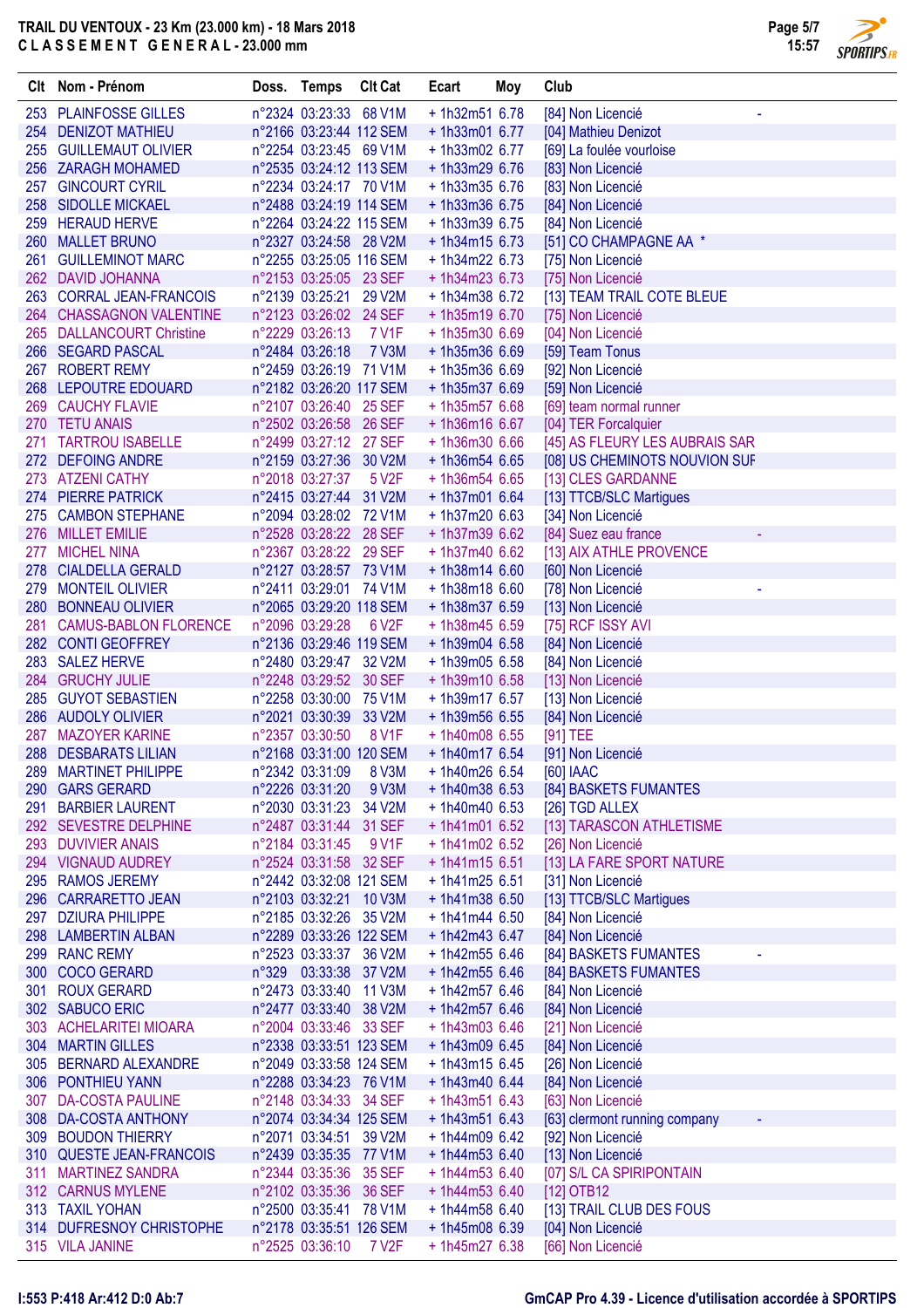

**SPORTIPS.FR** 

| Clt Nom - Prénom                          | Doss. Temps Clt Cat                                |                    | Ecart                             | Moy | Club                                                |
|-------------------------------------------|----------------------------------------------------|--------------------|-----------------------------------|-----|-----------------------------------------------------|
| 316 DELAVAULT PASCAL                      | n°2161 03:36:27 40 V2M                             |                    | $+1h45m446.38$                    |     | [26] LE TEIL COURT                                  |
| 317 VASSET NICOLAS                        | n°2517 03:36:29 79 V1M                             |                    | $+1h45m466.37$                    |     | [01] Non Licencié                                   |
| 318 BRINON CEDRIC                         | n°2083 03:37:05 80 V1M                             |                    | $+1h46m236.36$                    |     | [84] Non Licencié                                   |
| 319 EL-KHLIFI NABIL                       | n°2544 03:37:54 127 SEM                            |                    | $+1h47m126.33$                    |     | [84] TEAM 2 en REG                                  |
| 320 JAN-REUSS HELENE                      | n°2273 03:38:25 37 SEF                             |                    | $+1h47m436.32$                    |     | [07] ASCE THALES VALENCE                            |
| 321 GALANTI PHILIPPE                      | n°2546 03:38:45 41 V2M                             |                    | $+1h48m036.31$                    |     | [84] ASPPT CARPENTRAS                               |
| 322 MORANT SYLVIE                         | n°2375 03:40:44                                    | 8 V <sub>2</sub> F | + 1h50m02 6.25                    |     | [13] ST-MARTIN-DE-CRAU ATHL.                        |
| 323 RODDE PHILIPPE                        | n°2464 03:40:50 42 V2M                             |                    | $+1h50m076.25$                    |     | [28] Chartres vertical                              |
| 324 MONTANA STEPHANIE                     | n°2374 03:40:53 38 SEF                             |                    | $+1h50m10$ 6.25                   |     | [73] MSN73 Worden                                   |
| 325 LEBAILLY ELISE                        | n°2305 03:41:39 39 SEF                             |                    | $+1h50m576.23$                    |     | [31] TOULOUSE CMS / Leffe Running                   |
| 326 LEVERT UGO<br>327 ONIC FLORIAN        | n°2316 03:41:50 128 SEM<br>n°2391 03:41:51 129 SEM |                    | $+1h51m076.22$<br>$+1h51m08$ 6.22 |     | [84] Avignon Running                                |
| 328 GARBES BENJAMIN                       | n°2222 03:42:21 130 SEM                            |                    | $+1h51m38$ 6.21                   |     | [84] Avignon Running<br>[84] Non Licencié           |
| 329 CHEVAL LISE                           | n°3066 03:42:28 10 V1F                             |                    | $+1h51m46$ 6.20                   |     | [91] Non Licencié                                   |
| 330 SUAREZ WILLIAM                        | n°2498 03:42:37 4 JUM                              |                    | $+1h51m546.20$                    |     | [13] Non Licencié                                   |
| 331 RICO ALAIN                            | n°2454 03:42:39                                    | 1 V4M              | $+1h51m576.20$                    |     | [13] AIX ATHLE PROVENCE                             |
| 332 ALLINQUANT NICOLAS                    | n°2467 03:43:48 131 SEM                            |                    | $+1h53m056.17$                    |     | [78] Non Licencié                                   |
| 333 BON ROMAIN                            | n°2061 03:43:49 132 SEM                            |                    | $+1h53m06$ 6.17                   |     | [78] ANDRESY ATHLETISME                             |
| 334 ALLEGRE LILIAN                        | n°2539 03:44:06 81 V1M                             |                    | $+1h53m24$ 6.16                   |     | [83] Non Licencié                                   |
| 335 LASSIAZ CHRISTOPHE                    | n°2295 03:44:11 82 V1M                             |                    | $+1h53m296.16$                    |     | [84] Non Licencié                                   |
| 336 GOMEZ DENIS                           | n°2237 03:44:18 83 V1M                             |                    | $+1h53m356.15$                    |     | [84] Non Licencié                                   |
| 337 PARADIS JOSEE                         | n°2397 03:44:18                                    | 9 V <sub>2</sub> F | $+1h53m356.15$                    |     | [84] LA FOULEE DES SORGUES                          |
| 338 PARAYRE CHRISTOPHE                    | n°2398 03:44:19 84 V1M                             |                    | $+1h53m366.15$                    |     | [84] foulee des sorgues                             |
| 339 AUFORT JULIEN                         | n°2022 03:44:35 133 SEM                            |                    | $+ 1h53m52 6.14$                  |     | [92] Non Licencié                                   |
| 340 LEROY FABRICE                         | n°2312 03:44:35 85 V1M                             |                    | $+ 1h53m536.14$                   |     | [84] Non Licencié                                   |
| 341 ACHETTE FREDERIC                      | n°2005 03:44:46 86 V1M                             |                    | $+1h54m036.14$                    |     | [84] SORGUES ATHLE 84                               |
| 342 FAVIER NELLY                          | n°2198 03:44:50 40 SEF                             |                    | $+1h54m076.14$                    |     | [01] Non Licencié                                   |
| 343 MARTY ISABELLE                        | n°2346 03:45:52 10 V2F                             |                    | $+1h55m096.11$                    |     | [13] Team Trail côte Bleue                          |
| 344 CODACCIONI STEPHANE                   | n°2130 03:46:04 87 V1M                             |                    | $+1h55m216.10$                    |     | [30] Non Licencié                                   |
| 345 MAURER CLAUDIA                        | n°2351 03:46:10 41 SEF                             |                    | $+1h55m276.10$                    |     | [75] Non Licencié                                   |
| 346 CROSNIER SYLVIE<br>347 BILAS CAROLINE | n°2146 03:46:16<br>n°2472 03:46:56 42 SEF          | 1 <sup>V3F</sup>   | $+1h55m336.10$<br>$+1h56m146.08$  |     | [45] AS FLEURY LES AUBRAIS SAR<br>[95] Non Licencié |
| 348 PELLIZZARO MAUD                       | n°2406 03:47:19 43 SEF                             |                    | + 1h56m37 6.07                    |     | [83] Non Licencié                                   |
| 349 MENAHEM SARAH                         | n°2359 03:47:21 44 SEF                             |                    | $+1h56m386.07$                    |     | [75] Non Licencié                                   |
| 350 FERRAN MICHEL                         | n°2201 03:47:34 43 V2M                             |                    | $+1h56m516.06$                    |     | [64] team Rhuners                                   |
| 351 JULLIENNE BERTRAND                    | n°2281 03:47:34 88 V1M                             |                    | $+1h56m516.06$                    |     | [26] Team Rhuners                                   |
| 352 KOWALCZAK RAPHAEL                     | n°2191 03:48:13 134 SEM                            |                    |                                   |     | + 1h57m30 6.05 [30] Non Licencié                    |
| 353 ADE EMERIC                            | n°2008 03:48:26 135 SEM                            |                    | $+1h57m446.04$                    |     | [13] AIX ATHLE PROVENCE                             |
| 354 COUFFEZ FRANK                         | n°2143 03:48:38 44 V2M                             |                    | $+1h57m566.04$                    |     | [08] BEHO Belgique                                  |
| 355 STEVENS REBECCA                       | n°2497 03:48:40 11 V1F                             |                    | $+1h57m58$ 6.04                   |     | [84] Foulée du Chasselas                            |
| 356 CESA CHRISTOPHE                       | n°2109 03:49:58 89 V1M                             |                    | $+1h59m156.00$                    |     | [13] Non Licencié                                   |
| 357 RAFART RENAUD                         | n°2440 03:50:37 90 V1M                             |                    | $+1h59m545.98$                    |     | [94] Non Licencié                                   |
| 358 POITOU MARIANNE                       | n°2426 03:51:30 12 V1F                             |                    | +2h00m47 5.96                     |     | [95] Non Licencié                                   |
| 359 FOURNIER PATRICE                      | n°2214 03:51:53 45 V2M                             |                    | $+ 2h01m10$ 5.95                  |     | [30] Non Licencié                                   |
| 360 RUIZ DAMIEN                           | n°2476 03:51:58 136 SEM                            |                    | $+ 2h01m16$ 5.95                  |     | [84] Non Licencié                                   |
| 361 DEFOING SYLVIE                        | n°2158 03:52:05 11 V2F                             |                    | +2h01m22 5.95                     |     | [08] S/L CLUB ATHLETIQUE VRIGN(                     |
| 362 VASSEUR TIPHAINE                      | n°2518 03:52:42 13 V1F                             |                    | $+ 2h01m595.93$                   |     | [13] Trail Eco Raid Haute Provence                  |
| 363 FASOGLIO AGNES                        | n°2196 03:53:18                                    | 2 V3F              | + 2h02m35 5.92                    |     | [13] le clan noves                                  |
| 364 BARTOLI NICOLAS<br>365 BRECHET DENIS  | n°2034 03:53:18 91 V1M<br>n°2082 03:53:28 46 V2M   |                    | + 2h02m36 5.92<br>+2h02m46 5.91   |     | [13] Non Licencié<br>[84] Non Licencié              |
| 366 PUIG STEPHANE                         | n°2437 03:54:20 92 V1M                             |                    | +2h03m37 5.89                     |     | [84] Non Licencié                                   |
| 367 PUIG KARINE                           | n°2436 03:54:20 14 V1F                             |                    | +2h03m38 5.89                     |     | [84] Non Licencié                                   |
| 368 SBAGHDI THANIA                        | n°2072 03:55:06 45 SEF                             |                    | +2h04m23 5.87                     |     | [84] VENTOUX TRAIL CLUB SANTE                       |
| 369 MAHIEU MARION                         | n°2323 03:56:08 46 SEF                             |                    | +2h05m25 5.84                     |     | [59] Non Licencié                                   |
| 370 MOREL LUCA                            | n°2378 03:56:21 93 V1M                             |                    | +2h05m39 5.84                     |     | [13] Non Licencié                                   |
| 371 LESCOET ARNAUD                        | n°2314 03:56:26 137 SEM                            |                    | +2h05m44 5.84                     |     | [13] LA FARE SPORT NATURE                           |
| 372 MAUZEN GUILLAUME                      | n°2353 03:56:35 138 SEM                            |                    | $+ 2h05m525.83$                   |     | [84] Non Licencié                                   |
| 373 METHIVIER LUCIE                       | n°2362 03:56:36 47 SEF                             |                    | $+ 2h05m535.83$                   |     | [45] AS FLEURY LES AUBRAIS SAR                      |
| 374 GRATECOS MARINA                       | n°2245 03:56:46 48 SEF                             |                    | $+ 2h06m035.83$                   |     | [13] LA FARE SPORT NATURE                           |
| 375 BAGNOL CECILE                         | n°2027 03:56:46 15 V1F                             |                    | $+ 2h06m035.83$                   |     | [13] LA FARE SPORT NATURE                           |
| 376 DUQUESNOY EVELYNE                     | n°2181 03:56:54 12 V2F                             |                    | $+ 2h06m12$ 5.83                  |     | [73] endurance grignon                              |
| 377 DUQUESNOY ERIC                        | n°460 03:56:54 47 V2M                              |                    | $+ 2h06m12$ 5.83                  |     | [73] endurence grignon                              |
| 378 ROBIN LAURENCE                        | n°2461 03:57:34 16 V1F                             |                    | +2h06m51 5.81                     |     | [95] L ISLE ADAM AC                                 |

#### **I:553 P:418 Ar:412 D:0 Ab:7 GmCAP Pro 4.39 - Licence d'utilisation accordée à SPORTIPS**